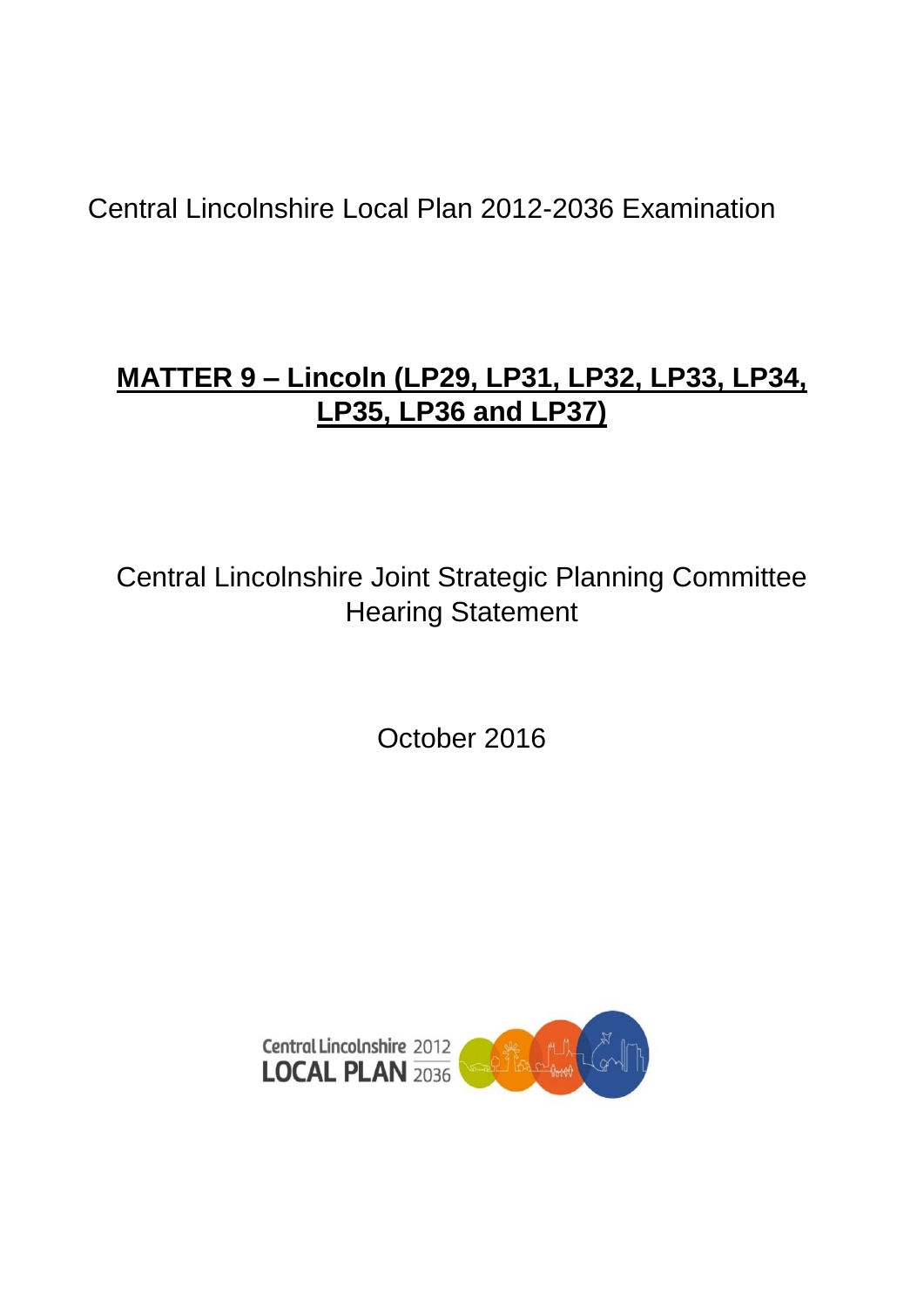# **MATTER 9 – Lincoln (LP29, LP31, LP32, LP33, LP34, LP35, LP36 and LP37)**

## *Issue 9a – Lincoln*

#### *Q1. Is the introduction of a reference to Lincoln Castle through MM/SC/4 necessary to make the plan sound?*

The submitted policy makes reference to the views of Lincoln Cathedral and uphill Lincoln which was considered to include Lincoln Castle. However, the representation received from Historic England expressed the view that this should be strengthened to include specific reference to Lincoln Castle. The Committee agree.

As such, and on the basis it is an amendment to Policy, it is suggested as a 'main' modification (rather than 'minor').

#### *Q2. To be effective does Policy LP31(d) need to specify what the 'Lincoln area' refers to? Is this the urban area/ strategy area or somewhere different?*

The policy is intended to refer to Lincoln / the Lincoln urban area and therefore to be consistent with other parts of the policy it is accepted it could be clearer, and should be reworded (suggested modification Main/SC/20) to:

"…character and assets of the Lincoln area, and the City Centre in particular…"

#### *Q3. Policy LP32 supports higher and further education establishments in the City, but what about any located elsewhere? How are they considered in the Local Plan?*

Policy LP32 is within the Lincoln chapter and seeks to acknowledge the importance of Lincoln University, Bishop Grosseteste University and Lincoln College to the Lincoln economy. Growth of the Agricultural College at the Lincolnshire Showground, linked to the food and farming enterprise zone and emerging LDO is considered under Policy LP8: Lincolnshire Showground.

Elsewhere in Central Lincolnshire, whilst higher and further education is clearly important, it does not have the prominence as at Lincoln, and proposals can be satisfactorily considered through other policies in the Local Plan.

#### *Q4. To be effective in meeting the Vision of the Plan does Policy LP33 need to make reference to the Lincoln Masterplan?*

No. The Masterplan is not a statutory based or prepared planning document, and as such including it within Policy LP33 would give it a greater status than it warrants. However, the Masterplan is available on our website and could usefully generate ideas (but not requirements) for regenerating specific parcels of land.

*Q5. Paragraph 23 of the Framework states that in drawing up Local Plans local planning authorities should "allocate a range of suitable sites to meet the scale and type of retail, leisure, commercial, office, tourism, cultural, community and residential development needed in town centres. It is important that needs for retail, leisure, office and other main town centre uses are met in full and are not compromised by limited availability. Local planning authorities should therefore undertake an assessment of the need to expand town*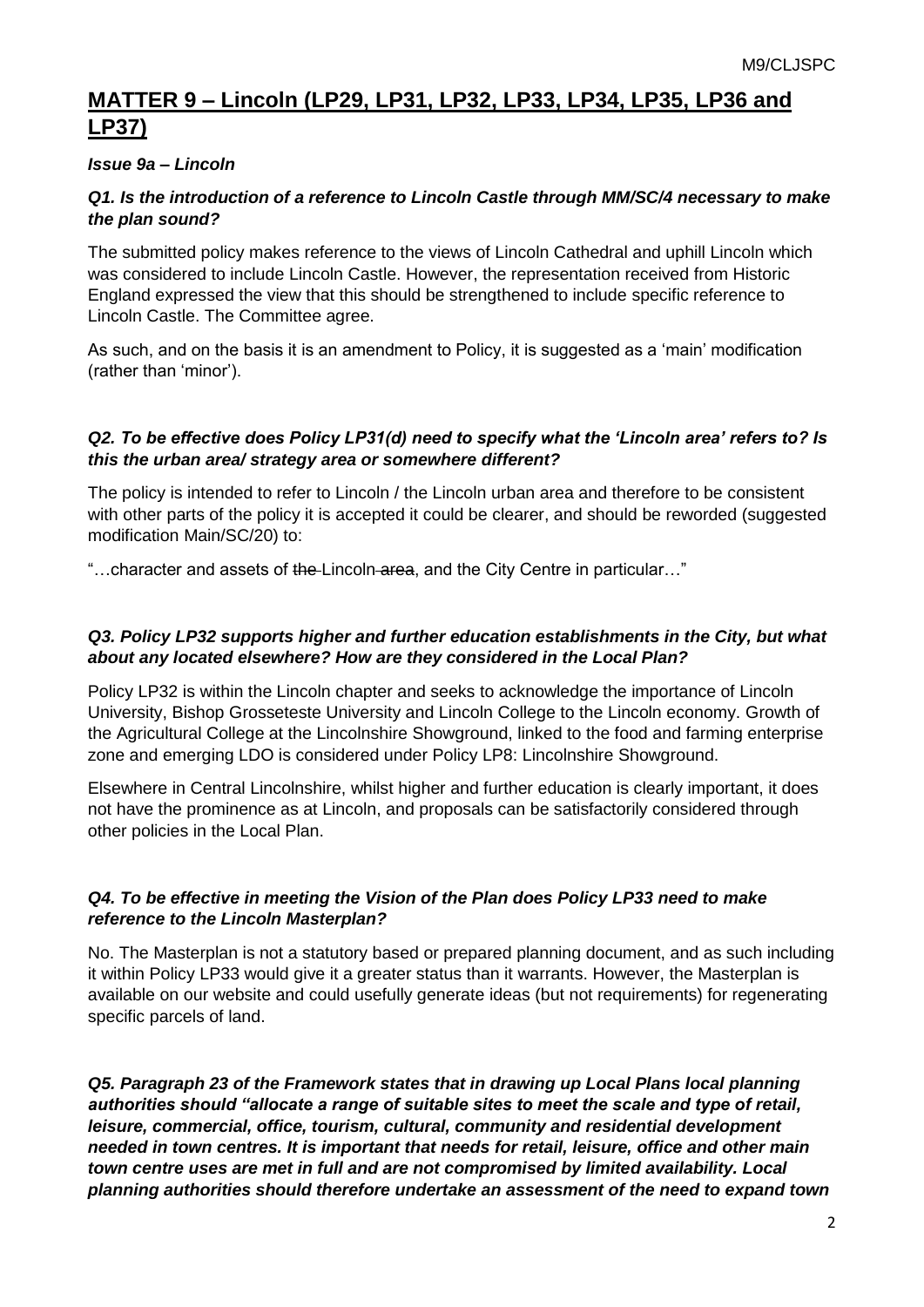# *centres to ensure a sufficient supply of suitable sites." Has the exercise been carried out? How does the Local Plan seek to ensure that the right amount of land is available in the right places to meet the needs for retail, leisure, office and other main town centre uses?*

The Local Plan is supported by the Central Lincolnshire City and Town Centres Study (2012) and update (2015) (E019 and E019A). The Local Plan seeks to ensure the vitality of the town centre whilst also providing flexibility for a range of uses. The City Centre Primary Shopping Area has been expanded (compared with the adopted Local Plan, within which the Primary Shopping Frontages and Secondary Shopping Frontages have also been extended. The Local Plan also defines an extensive Central Mixed Use area where other main town centre uses are "supported in principle", subject to a list of criteria.

The overall approach is considered to meet the expectations of the NPPF without being overly prescriptive or overly precise about what will go where, giving flexibility and choice to the market, and enable the plan to adjust to changing circumstances and market desires, in line with NPPF para 21, third bullet.

# *Q5.a Does Policy LP33 provide sufficient certainty to decision makers, developers and the local community regarding the relevant tests for main town centre uses proposed outside the Primary Shopping Area in Lincoln? Is Policy LP33 consistent with the Framework in this regard?*

It is considered that the policy provides the appropriate balance between ensuring the vitality of the City Centre and flexibility in meeting future needs in accordance with paragraph 23 of the NPPF. The Primary Shopping Area and Primary and Secondary frontages are identified and the policy states which uses are appropriate in each area. The policy also identifies a Central Mixed Use Area where a wide variety of uses are supported in principle, subject to a number of criteria, to ensure that those main town centre uses that cannot be accommodated in the primary shopping area can be accommodated satisfactorily elsewhere.

The Committee sees no inconsistency with the framework.

#### *Q6. Why is it necessary for retail, leisure and/ or office developments to meet a need within the "immediate locality" under Policy LP34? Is this justified and consistent with the Framework? How will the "immediate locality" be determined for the purpose of the decision making process?*

Yes, it is necessary, justified and consistent with the Framework.

Policy LP34 seeks to protect and support existing and proposed district and local shopping centres in the districts and neighbourhoods within Lincoln's urban area. It seeks to meet the requirements of paragraph 70 of the NPPF which states that planning policies and decisions should "plan positively for the provision and use of shared space, community facilities (such as local shops, meeting places, sports venues, cultural buildings, public houses and places of worship) and other local services to enhance the sustainability of communities and residential environments". Whether a use would meet a need within the immediate locality would depend on the nature of the proposed use, the size and nature of the district or neighbourhood and the size and nature of the centre and would be determined on a case by case basis.

If the phrase was removed, it could result in such uses coming forward in or on the edge of a local centre, which were of such a scale to draw customers from beyond the immediate neighbourhood ("locality"), undermining the viability/vitality of other centres higher up the retail hierarchy and/or result in inappropriate (and likely car-based) commuting to such a local centre.